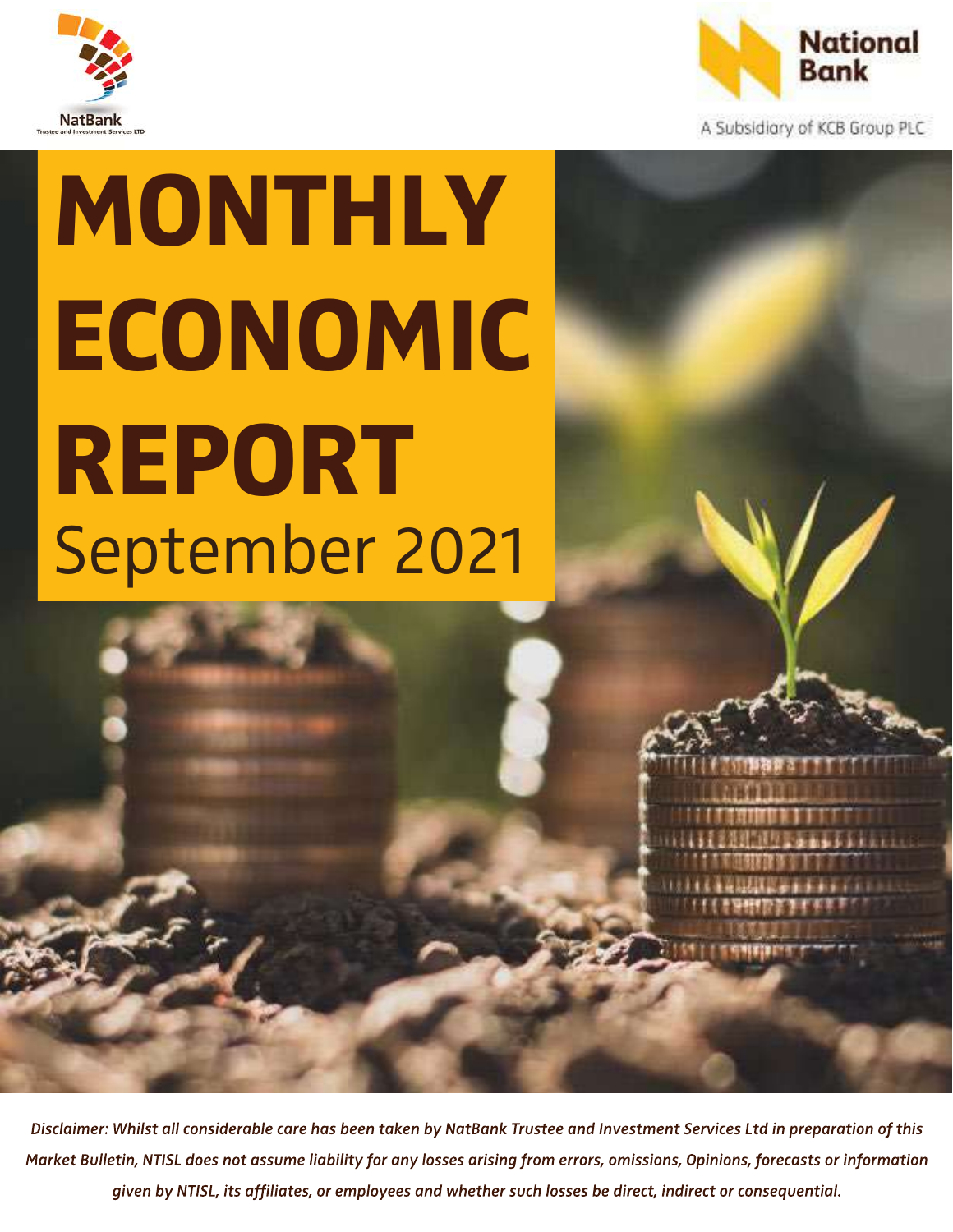### MACROECONOMIC HIGHLIGHTS

#### Inflation:

Annual inflation for the month of September rose to 6.91%, from 6.57% recorded in August making it the highest reading since February 2020. The spike was mainly attributable to y/y increases in food and fuel prices which saw the food and non-alcoholic beverages rise by 10.63% y/y and the transport index by 9.21% .

Month on month inflation came in at 0.32% on account of a 0.91% rise in the Housing, Water, Electricity, Gas and Other Fuels' Index, mainly attributed to increase in prices of kerosene/paraffin, electricity and gas/LPG.

Transport Index edged up by 1.17% m/m mainly due to increases in prices of petrol and diesel that went up by 5.91% and 7.30%, respectively. This was a reversal from the decline recorded in August following decreases in bus fares of country and city public service vehicles as a result of the return to carrying of full capacity for public service vehicles in August.

Inflation is expected to remain elevated in the short term on account of increased food prices, fuel prices, and the impact of the increase in tariffs and taxes.



#### Kenyan private sector Performance:

Business conditions in the Kenyan private sector economy improved for a fifth straight month in September but at a marginal pace, according to the latest PMI survey, as rising living costs weighed on consumer spending and new orders. The hike in energy prices particularly hit demand, as well as driving a sharper rate of both input cost and output charge inflation.

More positively, capacity pressures led firms to increase their staffing levels at the strongest rate since January.

The headline index fell from 51.1 in August to 50.4 in September signaling an overall improvement in operating conditions *(Readings above 50.0 signal an improvement in business conditions on the previous month, while readings below 50.0 show a deterioration).* That said, the pace of improvement was marginal, and the weakest seen in the current five-month sequence of growth.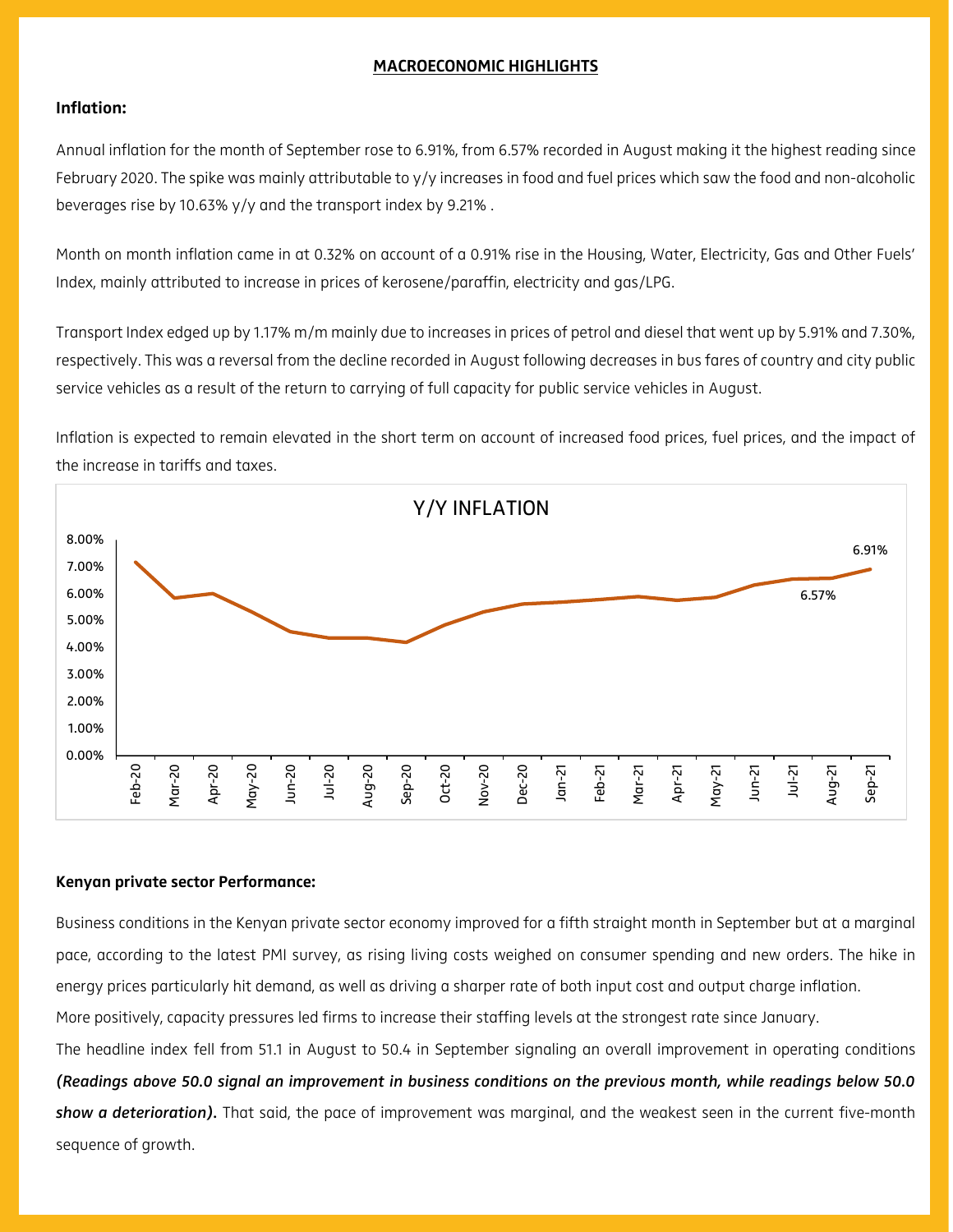Output and new orders rose in September, driven by a continued recovery in demand from the strict lockdown earlier in the year.

Exports were also a key source of growth, as foreign orders increased at the fastest rate since October 2020. That said, there were numerous reports that a rise in living costs had weakened consumer spending, leading to a softer - and only marginal rate of total sales growth.



#### Currency Performance:

During the month of September, the Kenya Shilling depreciated by 0.56% against the US Dollar to close the month at Kshs 110.5, from Kshs 109.9 recorded at the end of August 2021, mostly attributable to increased dollar demand from general importers outweighing the supply of dollars from importers. On a YTD basis, the shilling has depreciated by 1.20% and 0.84% against the US dollar and Pound Sterling but has appreciated by 3.65% against the Euro



| Performance against major global currencies |                      |                       |                |              |                     |
|---------------------------------------------|----------------------|-----------------------|----------------|--------------|---------------------|
| <b>Currencies</b>                           | Dec 2020 (vs<br>KES) | <b>31 Aug</b><br>2021 | 30 Sep<br>2021 | $m/m \Delta$ | <b>YTD</b> $\Delta$ |
| <b>USD</b>                                  | 109.2                | 109.9                 | 110.5          | $(0.6\%)$    | $(1.20\%)$          |
| EUR                                         | 133.9                | 129.6                 | 129.0          | 0.45%        | 3.65%               |
| GBP                                         | 148.4                | 151.1                 | 149.6          | 0.99%        | $(0.84\%)$          |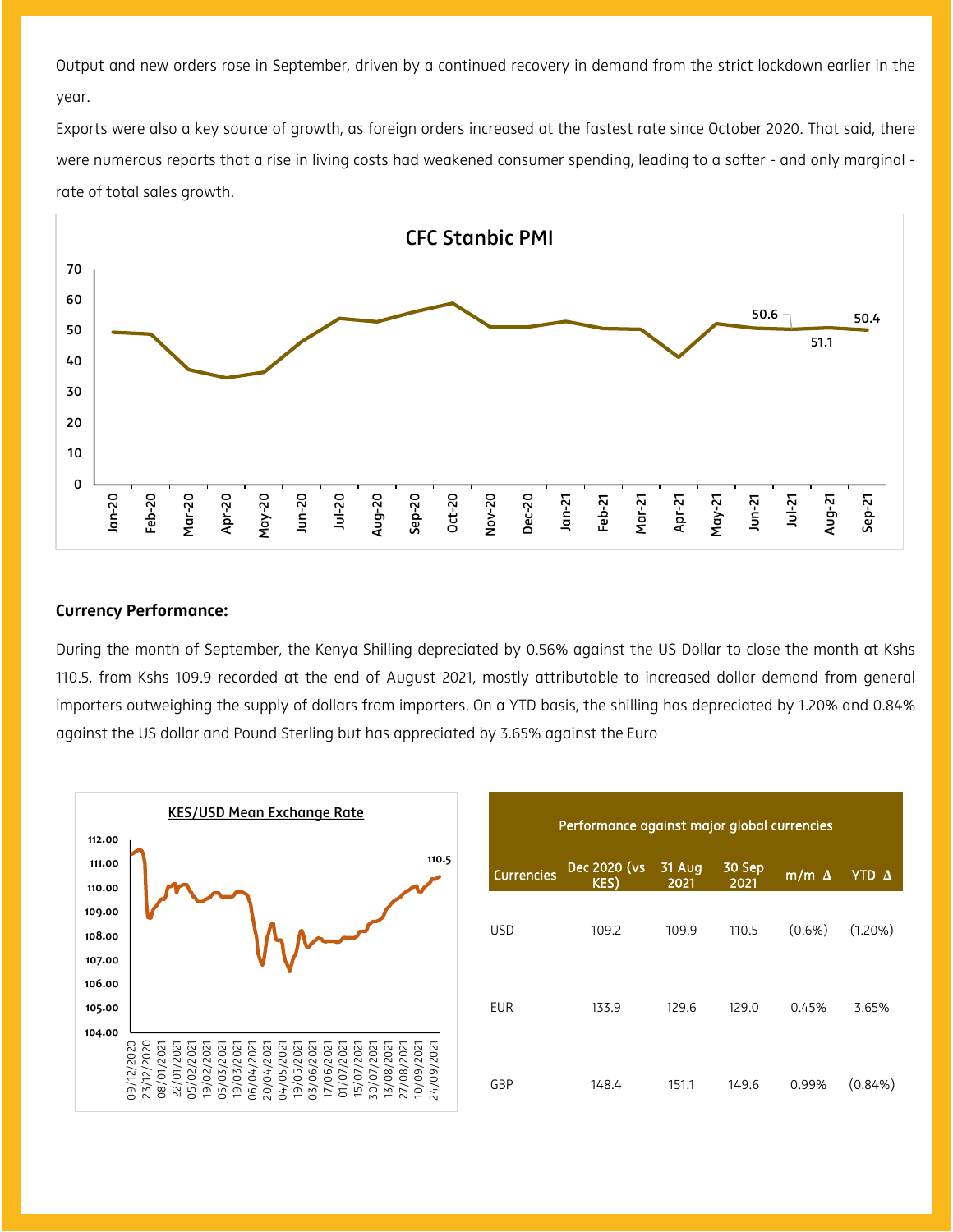#### FIXED INCOME HIGHLIGHTS

During the month of September, T-bills recorded an undersubscription, with the overall subscription rate coming in at 67.3%, down from 89.5% recorded in August. The 91-day, 182-day and 364-day T bills closed the month at yields of of 6.9%, 7.3% and 7.9%, respectively.

In the Primary Bond Market, the government offered an infrastructure bond IFB1/2021/21 bond, with the aim of raising a total of Kshs 75.0 bn for the funding of infrastructure projects in the full year 2021/2022 budget estimates. Consequently. it received a total of Kshs 151.3 bn worth of bids, translating to a performance rate of 201.67%. The government accepted Kshs 106.8 bn, translating to an acceptance rate of 70.6%. The Weighted Average Rate of Accepted Bids came in at 12.737%. The coupon rate of the bond stands at 12.737%.

The yield curve on the other hand remained relatively stable during the month, which saw the FTSE NSE bond index gain marginally by 0.1%, to close the month at Kshs 96.81 from Kshs 96.68, bringing the YTD performance to a decline of 1.5%. Secondary bond turnover edged up by 38.15% to Kshs 83.1 bn, from Kshs 83.1 bn recorded in August.



| <b>Tenor</b>  | $31 - Dec-$<br>20 | $31 - Aug-$<br>21 | 30-Sep-<br>21 | <b>YTD</b> $\Delta$<br>(%<br>Points) | m/m $\Delta$<br>(%<br>Points) |
|---------------|-------------------|-------------------|---------------|--------------------------------------|-------------------------------|
| $91 -$<br>day | 6.9%              | 6.7%              | 6.9%          | $(0.0\%)$                            | 0.2%                          |
| 1yr           | 8.3%              | 7.5%              | 7.9%          | $(0.5\%)$                            | 0.4%                          |
| 2Yr           | 9.3%              | 8.6%              | 9.5%          | 0.2%                                 | 0.9%                          |
| 5Yr           | 10.5%             | 11.3%             | 10.9%         | 0.4%                                 | (0.4% )                       |
| 10Yr          | 11.9%             | 12.2%             | 12.3%         | 0.4%                                 | 0.1%                          |
| 15Yr          | 12.8%             | 12.9%             | 12.9%         | 0.0%                                 | $(0.0\%)$                     |
| 20Yr          | 13.2%             | 13.4%             | 13.3%         | 0.2%                                 | $(0.0\%)$                     |
| 23Yr          | 13.3%             | 13.4%             | 13.4%         | 0.1%                                 | 0.0%                          |
| 25Yr          |                   | 13.5%             | 13.5%         |                                      | 0.0%                          |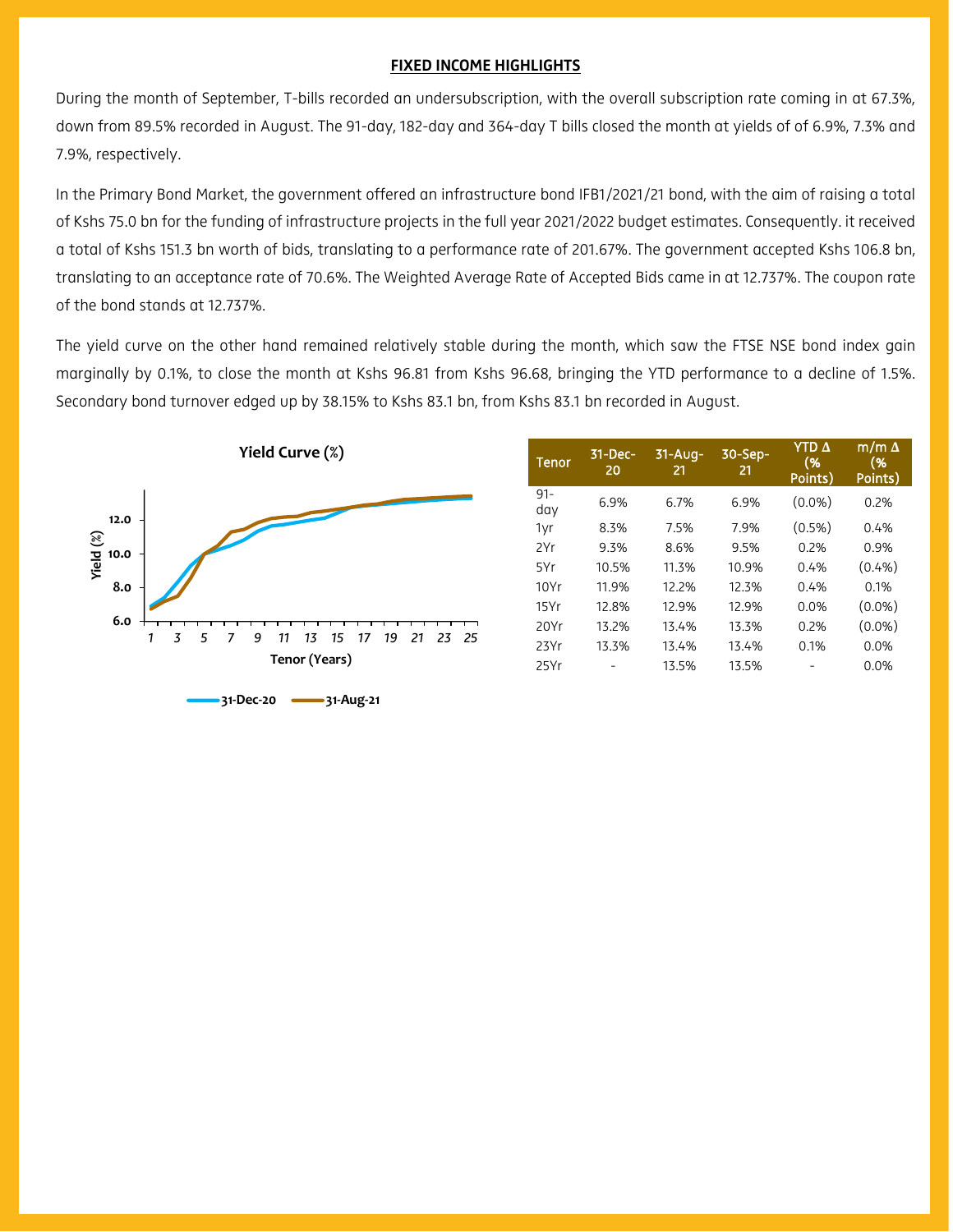#### EQUITIES MARKET PERFORMANCE

During the month of September, the equities market exhibited mixed performance, with NASI and NSE 25 shedding by 2.2%, and 2.6%, respectively. NSE 20 on the other hand gained by 0.5%. The equities market performance was driven by declines recorded by banking counters such as ABSA, Equity Group, SCBK and KCB Group of 3.7%%, 4.7%, 5.8% and 3.6%, respectively.

Equities turnover declined by 14.4% in September to Kshs 10.1 bn, from Kshs 11.8 bn recorded in August 2021. Foreign investors turned net sellers twith a net selling position of Kshs 1.3 bn from a net buying position of Kshs 1.7 bn in August.

| Indicator        | 31-Aug-2021    | 30-Sep -2021   | % $\Delta$ |
|------------------|----------------|----------------|------------|
| <b>NASI</b>      | 182.33         | 178.31         | (2.20%)    |
| <b>NSE-20</b>    | 2,020.77       | 2,031.17       | 0.51%      |
| <b>NSE-25</b>    | 4,018.77       | 3,914.52       | (2.59%)    |
| Mkt cap, KES Bn  | 2,841.403      | 2.778.647      | (2.21%)    |
| Shares traded    | 342,871,400    | 312,968,600    | (8.72%)    |
| Equities TO, KES | 11,842,692,440 | 10,140,352,872 | (14.37%)   |

|                           | <b>Top Gainers</b> |                  |        |
|---------------------------|--------------------|------------------|--------|
| Security                  | $31-Auq -$<br>2021 | 30-Sep -<br>2021 | % Δ    |
| WPP ScanGroup Ltd         | 3.60               | 5.26             | 46.11% |
| Nairobi Business Ventures | 5.34               | 6.84             | 28.09% |
| <b>KPLC</b>               | 1.40               | 1.72             | 22.86% |
| Eveready East Africa      | 0.95               | 1.16             | 22.11% |
| Home Afrika Ltd           | 0.36               | 0.40             | 11.11% |

| Top Losers               |                    |                  |             |  |
|--------------------------|--------------------|------------------|-------------|--|
| Security                 | $31-Auq -$<br>2021 | 30-Sep -<br>2021 | $% \Delta$  |  |
| BK Group Plc             | 40.00              | 28.00            | $(30.00\%)$ |  |
| Sameer Africa Plc        | 3.88               | 3.26             | (15.98%)    |  |
| Olympia Capital Holdings | 2.20               | 1.88             | (14.55%)    |  |
| Liberty Kenya Holdings   | 8.96               | 8.12             | (9.38%)     |  |
| Unga Group               | 33.00              | 30.00            | $(9.09\%)$  |  |